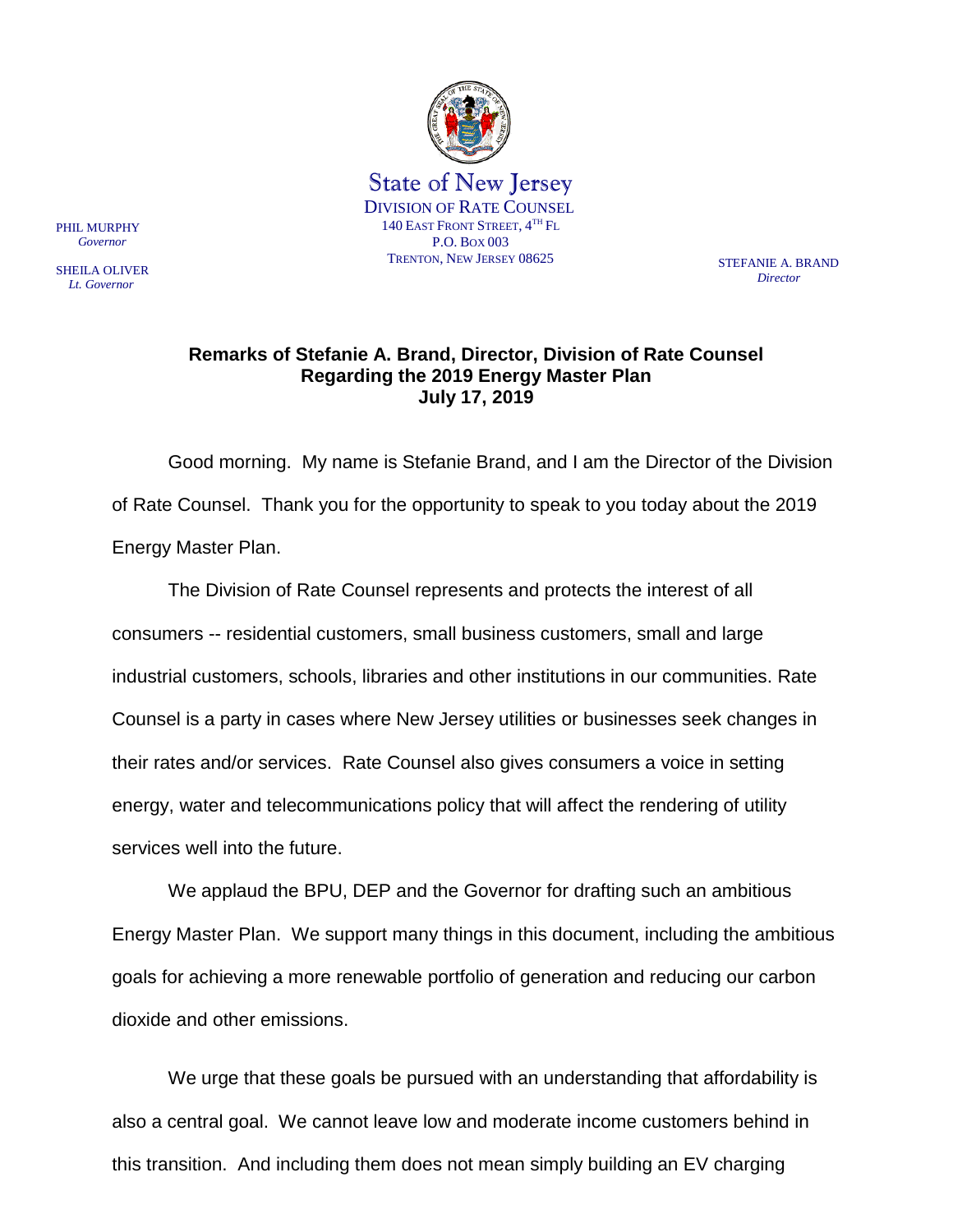station in downtown Newark or encouraging Community Solar. It means understanding that despite a strong economy, 40% of Americans still struggle to pay their monthly bills. (Washington Post, 7/4/2019). According to a recent study on the Economic Well Being of US households conducted by the Federal Reserve, if faced with an unexpected expense of \$400, 27 percent of American households would have to borrow or sell something to pay for the expense, and 12 percent would not be able to cover the expense at all. These are daily challenges faced by our fellow citizens across the state.

This means that in order to achieve our energy goals, we have to figure out how to move forward in the most cost effective way possible. There is no "head room" to allow for extra programs that we may not need or to pay more than we need to for the programs that we create.

While there is some language in the EMP talking about the need for affordability, there are no estimates or analysis of costs and benefits within the document that would allow for an evaluation of the provisions set out in the EMP. Nor is there any indication of when that analysis will be conducted.

I understand that the Board is also working on an Integrated Energy Plan (IEP) that will do some modeling of potential scenarios, but the public has little insight and input into how that modeling will ultimately be conducted. At a recent meeting we learned some general parameters, but frankly some of what we learned was troubling. Some assumptions, such as assuming that NJ generation stays in NJ or that we could be self-sufficient from PJM, are simply unrealistic and could result in skewed modeling results. While I understand the IEP process is still unfolding, I would urge the Board to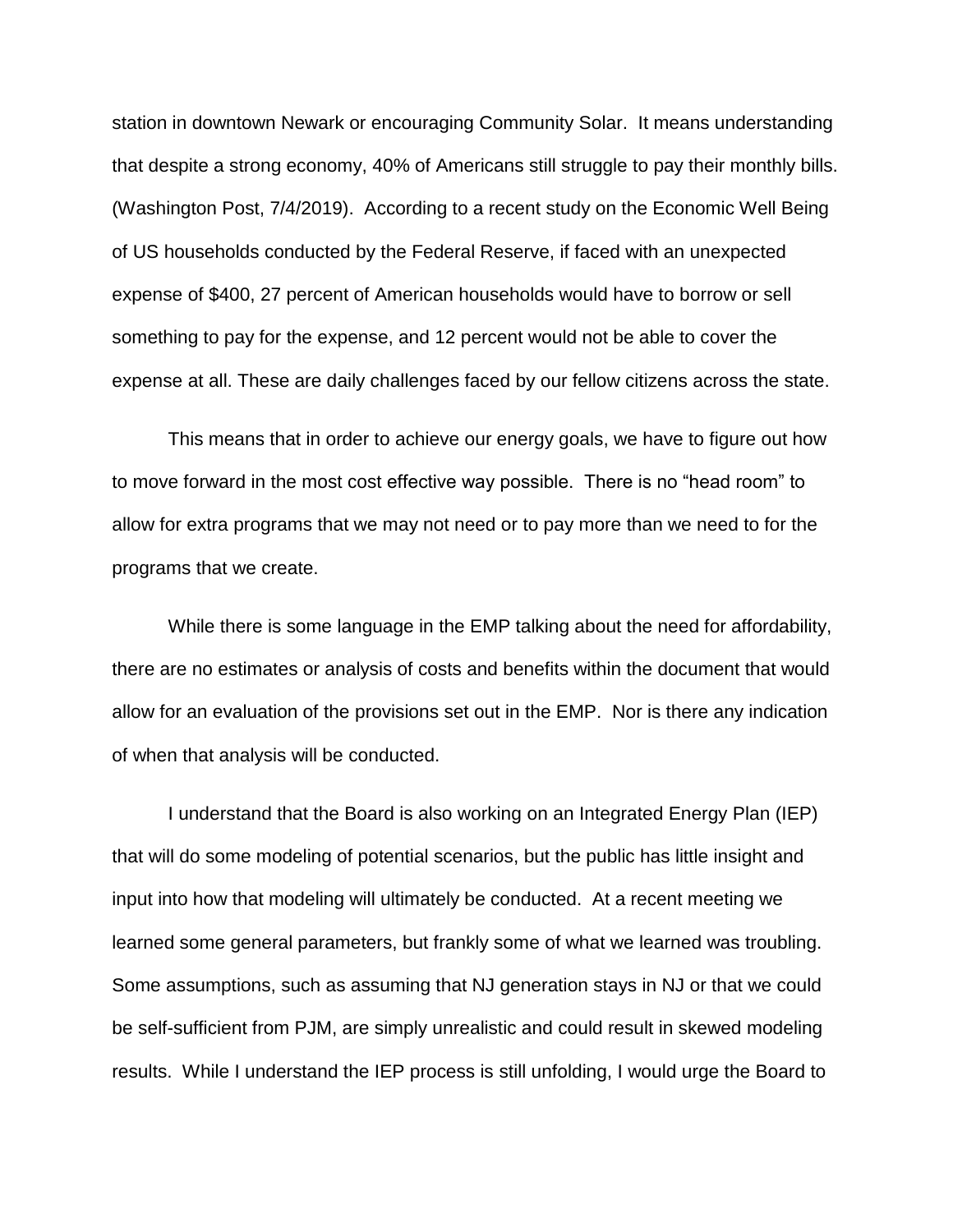take advantage of the expertise throughout NJ to craft modelling assumptions that will truly help us determine a least cost path to the GWRA goals, and to bring greater transparency to the process.

One of the assumptions that we heard about at the IEP meeting raises an issue that is seen elsewhere in the EMP. That is the assumption that the three existing nuclear units in the state will continue to operate until 2050 and that the state will continue to subsidize those plants until that date to the extent necessary to keep the plants open. This is a wildly inaccurate and problematic assumption that is likely to make our path forward much more expensive.

First, these units are not licensed to 2050 and there is no reason to believe they will seek or be granted license extensions beyond the sixty years granted by the Nuclear Regulatory Commission. Understand that in 2050, Salem 1 will be 74 years old and Salem 2 will be 70 years old. We have not seen license extensions for plants that old anywhere in the country. They will have reached the end of their useful lives well before 2050.

They are also likely to be uneconomic by then, with the introduction of more and more truly renewable sources of energy and the significant price drops we have been seeing as technology matures. There is no reason to assume that we will continue to rely on and subsidize an outdated and non-renewable technology for that long. Continued subsidization of nuclear plants could limit NJ's ability to take advantage of local offshore wind projects that are coming down in price. There is an opportunity to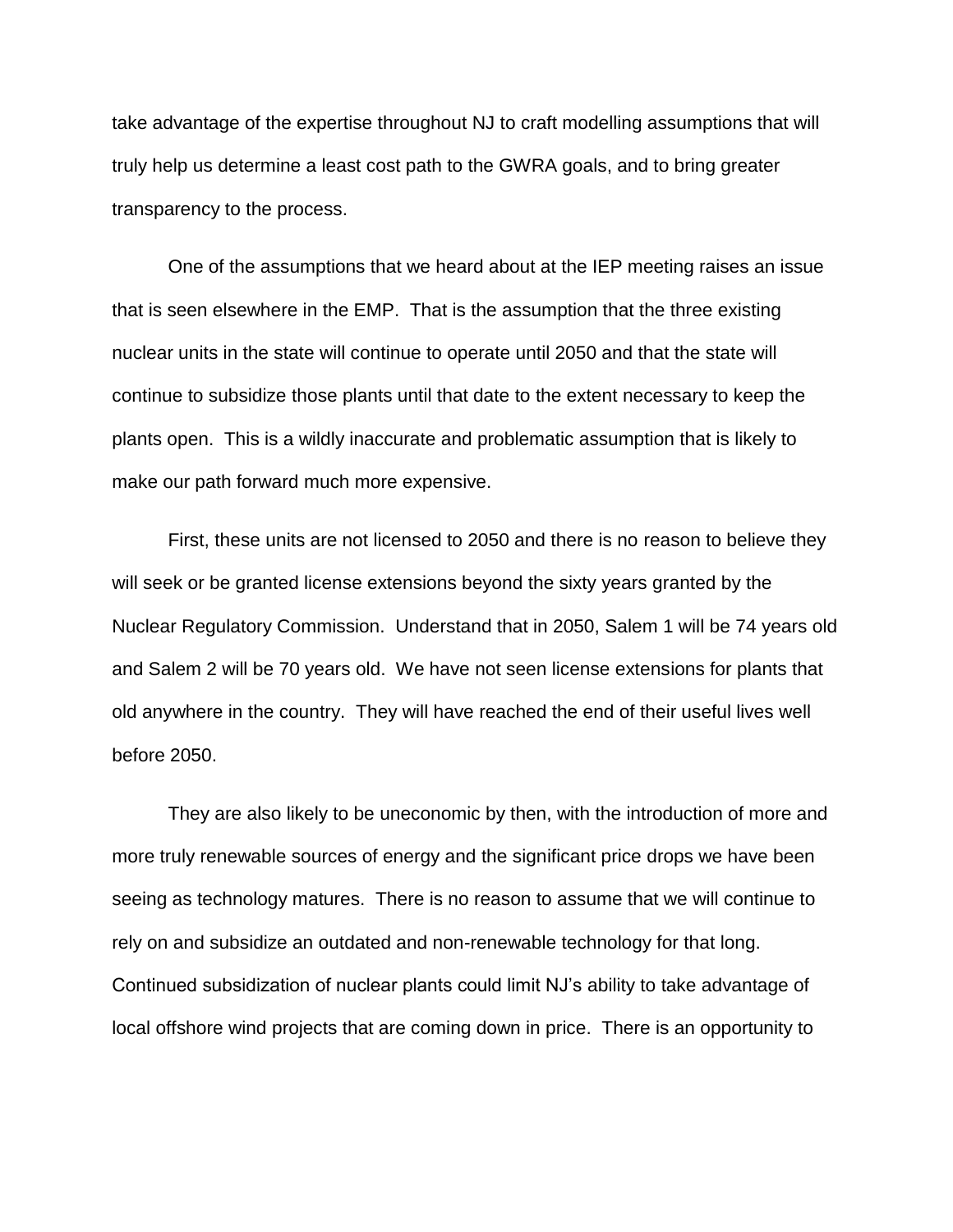replace the three aged nuclear units with new, cleaner, and potentially cheaper technology. We should pursue that opportunity.

In this regard, we have concerns about the definitional change at page 9 of the EMP that defines "clean energy" to be carbon-neutral, ignoring other important environmental concerns. An overreliance on nuclear energy to move the goal posts to 100% by 2050 does not actually bring us to our goals in a realistic and affordable way. And any assumption that we will be subsidizing nuclear energy for the next 30 years is really an abandonment of the market based system established in EDECA and of the obligation to ratepayers to preserve just and reasonable rates.

Along those same lines, at page 48 of the EMP, there is mention of a possibility of a "carbon neutrality requirement for BGS load." This is a very bad idea. The BGS auction has been working well for many years and provides reliable competitively-priced electricity to New Jersey's residential and small commercial customers. Imposing a carbon neutrality requirement for BGS load would severely limit competition within the BGS auction, as the only carbon free generation that would then be available to serve residential load would be nuclear power and some renewables (although it will take many years for there to be enough renewables to serve that much of our load). This will result in much higher rates for BGS customers as there will be many fewer bidders, and the largest available capacity by far will all be owned by one generator (PSEG power). It is also not a particularly effective idea since people could then just flee the BGS auction and sign up with third-party suppliers for lower rates. New Jersey would then be subsidizing via the BGS auction nuclear energy produced in or going to other states, rather than actually transforming our sources of generation.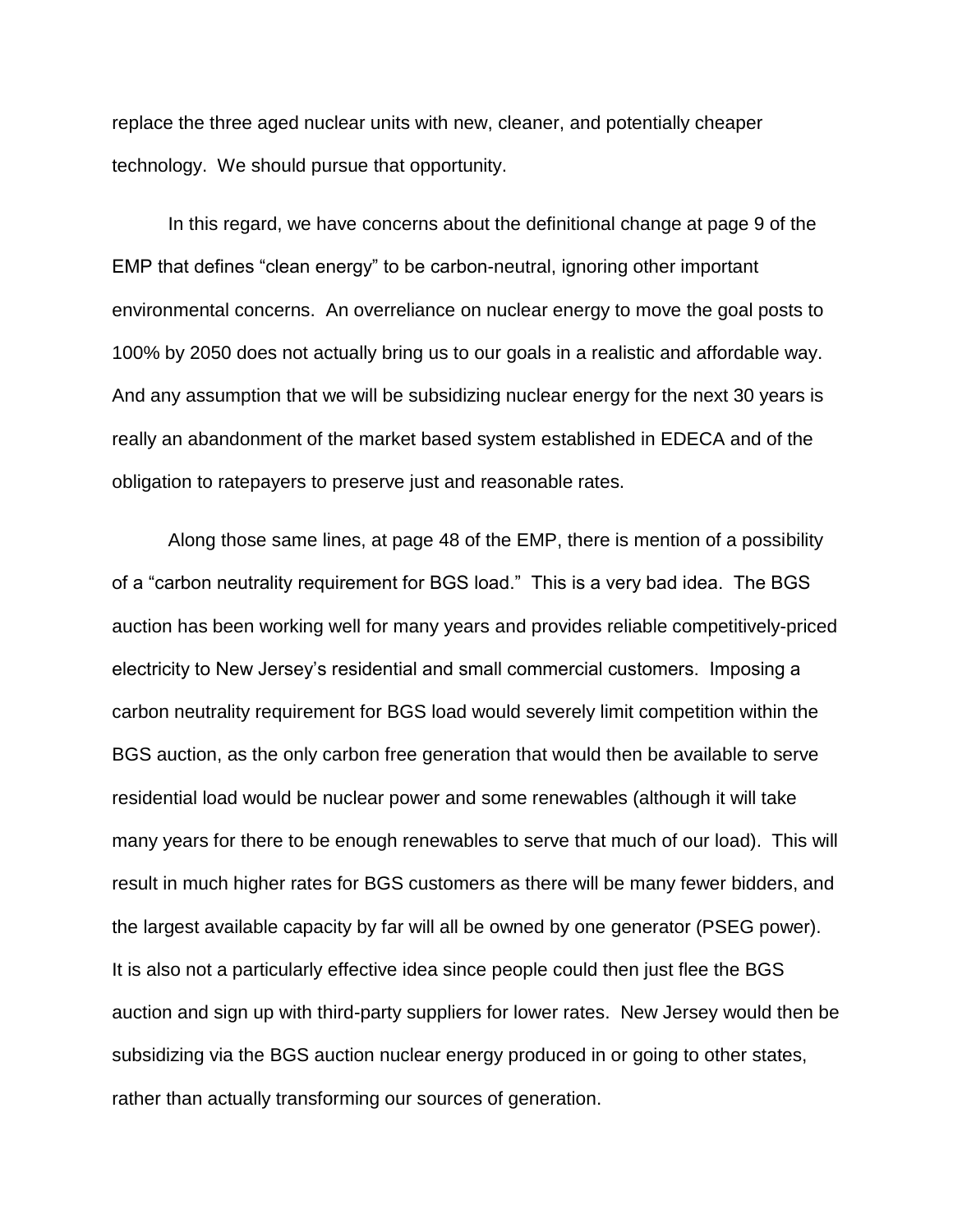That passage on p. 48 also refers to the possibility of a "clean energy market that competitively sources carbon-free energy." It is unclear what this will entail, but it might be a better option. Some other states use competitive procurements to promote certain sources of electricity. Whether this is an option for NJ requires greater thought and detail, but it is certainly a more realistic option than a carbon neutrality requirement for BGS load.

Of course, one of the most obvious ways to reduce our reliance on energy sources that release greenhouse gases is to put a price on emissions and recycle the revenues for GHG reducing programs. This is similar to what RGGI is attempting to accomplish. This option needs to be considered more directly and should be included in any modeling as an alternative.

The analysis in both the EMP and IEP should also include evaluation and the need to make course corrections along the way. We need a detailed plan for implementation, looking at specific usage and cost projections. There is nothing in the EMP that calls for ongoing evaluation and analyses of costs and benefits. Without independent, objective and systematic evaluation over the long term, it is unlikely that the EMP's objectives will be reached in a cost effective manner. This is an essential component of any plan going forward and should be specifically discussed in the EMP.

Regarding energy efficiency, we strongly urge the Board not to allow utilities to establish a monopoly in their service territories. It would lead to very different options for customers in the different service territories. Some companies might do a good job but others likely will not (as we found in the past). It would also force plumbers and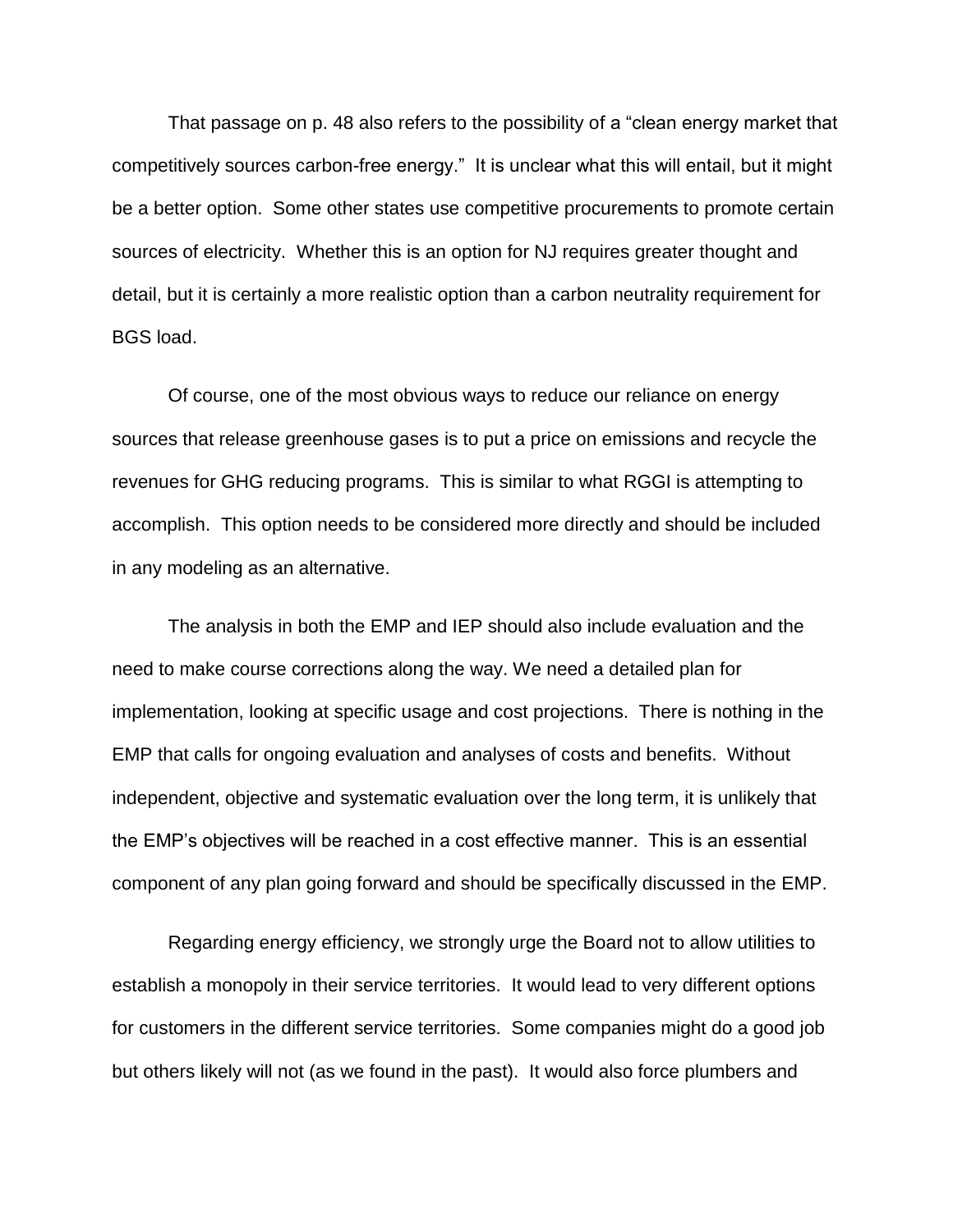carpenters, etc. to go through the utility to get the work, with the utility tacking on administrative fees and profit, thus leading to higher prices. The utilities should focus on complementing the OCE programs and doing things – like on-bill financing- that OCE can't do. We therefore agree very strongly with the statement in the EMP on p. 60 that says we need BOTH utility and OCE programs. We also agree with the discussion on p. 62 that in order to lower costs, other sources of capital for EE and RE, such as "green banks," etc. should be explored beyond utility financing.

Rate Counsel also urges the Board not to award additional revenues to the utilities through decoupling. We are one of only 4 states that allow utilities to earn on their EE investments. If we allow the utilities to earn on EE investments through a surcharge as we do now ("RGGI Section 13"), be awarded incentives under the Clean Energy Act, AND recover lost revenues through decoupling, we will overpay for EE the way we did for many years for solar. We just can't do that and still afford to reach our goals. If there is any inclination to award lost revenues or decoupling, then it must come with a repeal of RGGI Section 13.

With respect to electric vehicles, there should be no ratepayer money for vehicle rebates. We recognize that some ratepayer money will be needed for upgrades to the distribution system and perhaps some limited charging infrastructure, but every effort should be made to recover the costs of EVs from those customers with electric vehicles. This is an important part of addressing the concerns of low income and environmental justice communities. Since we know that upgrades to the distribution system will be needed, unless a mechanism is established to have customers utilizing EVs pay their fair share, those upgrade costs will fall on other utility customers who are not in a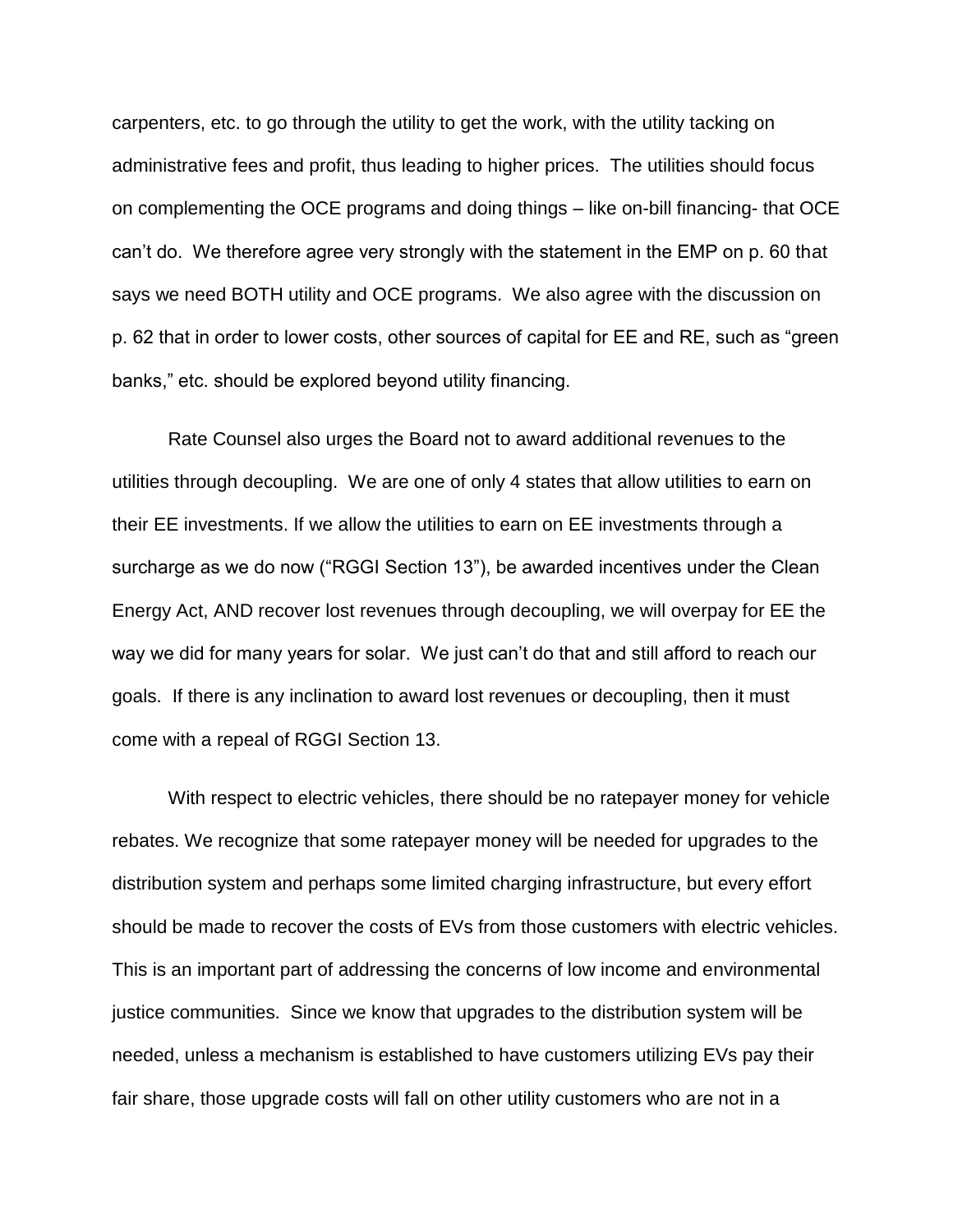position to purchase an electric vehicle. This problem is compounded if you add the costs of charging stations and vehicle rebates to the bills of utility customers. A fairer way to fund the transformation must be found. We therefore support the discussion on p.64 that calls for the development of alternative rate designs foe EV chargin, as they can provide a mechanism to recover EV-related costs as well as provide incentives for off-peak charging and battery storage.

With respect to charging station infrastructure, there is a competitive industry building charging stations and no need at all to usurp that industry by allowing utilities to monopolize and rate base charging station infrastructure. It may be the easy way to do it, but it is also the expensive way to do it and it is not necessary. The contributions from ratepayers should be kept as low as possible as there are other sources of funding available and ultimately the utilities and the car companies will profit substantially from the sale and use of electric vehicles. The Charge EV study only assumed \$700 million over 10 years in ratepayer money when it found overall ratepayer benefits. If ratepayers are forced to pay more, the costs will quickly outweigh the benefits.

On solar and other renewables, we look forward to discussing how to move forward with the transition. Obviously any effort to get around the caps included by the Legislature in the Clean Energy Act would be inappropriate and contrary to the statute. Those caps are rather generous, and many other states have managed to develop thriving solar industries without the high subsidies NJ has been paying for solar. One way to reduce costs and allow for solar developers to get financing is to encourage the use of competitively-procured long term contracts. This would provide both competitive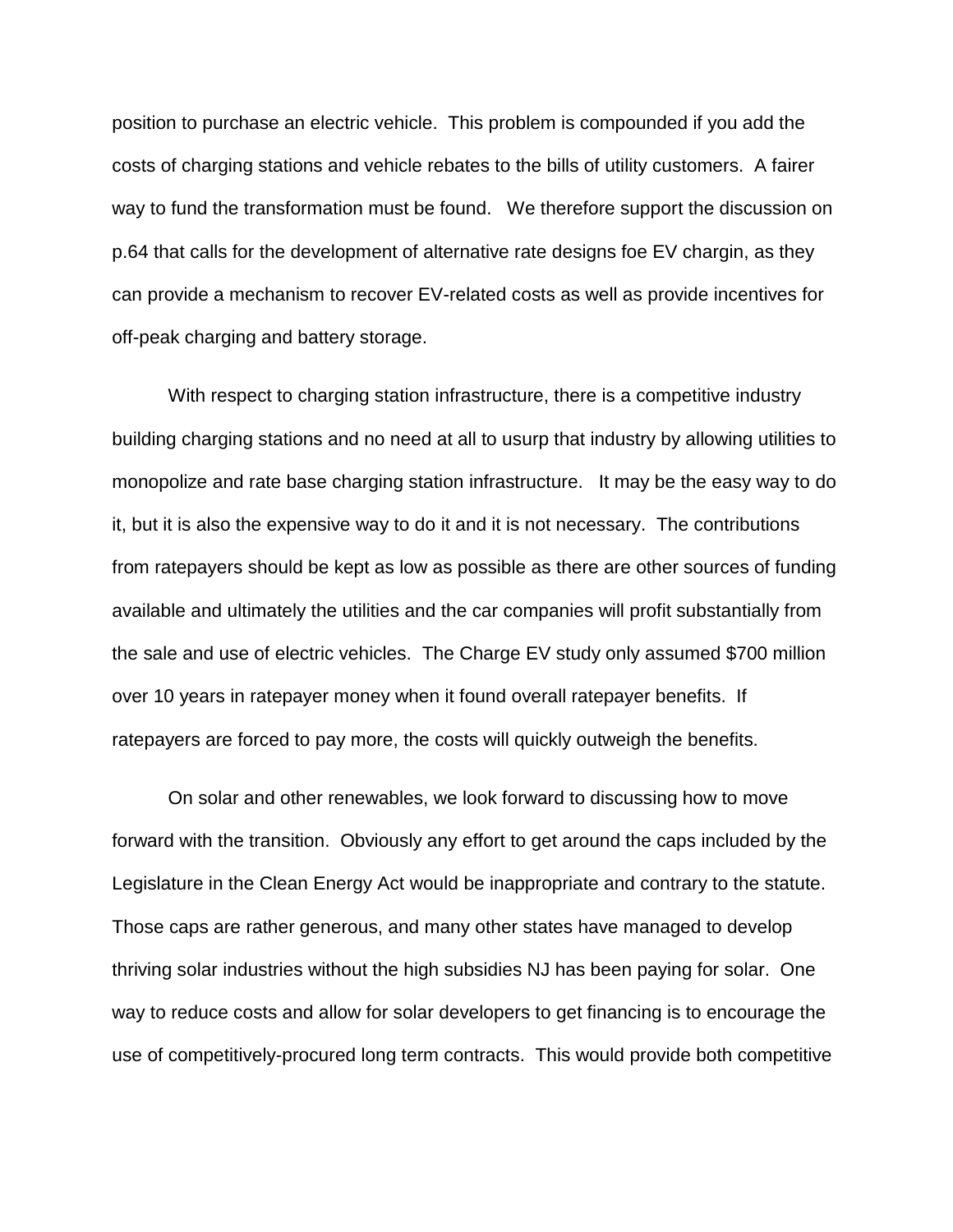prices and sufficient certainty to procure financing. We can find a way forward on solar, and we look forward to being part of those discussions.

One more point about RECs for out of state renewables (other than solar). There is no reason to pretend NJ is an island. We are part of the PJM grid and power flows out of NJ and into NJ. Putting aside any Commerce Clause issues with trying to create preferences for in-state renewable energy, we would simply be getting in our own way if we start to draw those lines. We need to accept and consider all resources that help us reach our goals.

With respect to the discussion regarding AMI on p. 78, we agree that utilities should be replacing meters that reach the end of their useful life with advanced meters. They should have been doing that all along, but have not because they have been seeking pre-approval. The utilities are not entitled to pre-approval, as this Board recently held correctly. There is nothing standing in the way of utilities gradually and prudently turning over their meters. But to be prudent, the installation of advanced meters should be done in a way that is cost effective and avoids stranded costs.

With respect to grid modernization, the NJ EDCs have been making incremental investments to modernize the grid and utility Infrastructure through base rates, infrastructure investment programs and storm resiliency programs. No change in the "current utility model" is needed to make that happen. All of the EDCs have been making investments in distribution automation, which can provide some of the monitoring and communications that are part of the Governor's plan. Just because NJ does not have AMI, it does not mean that NJ is lagging other states.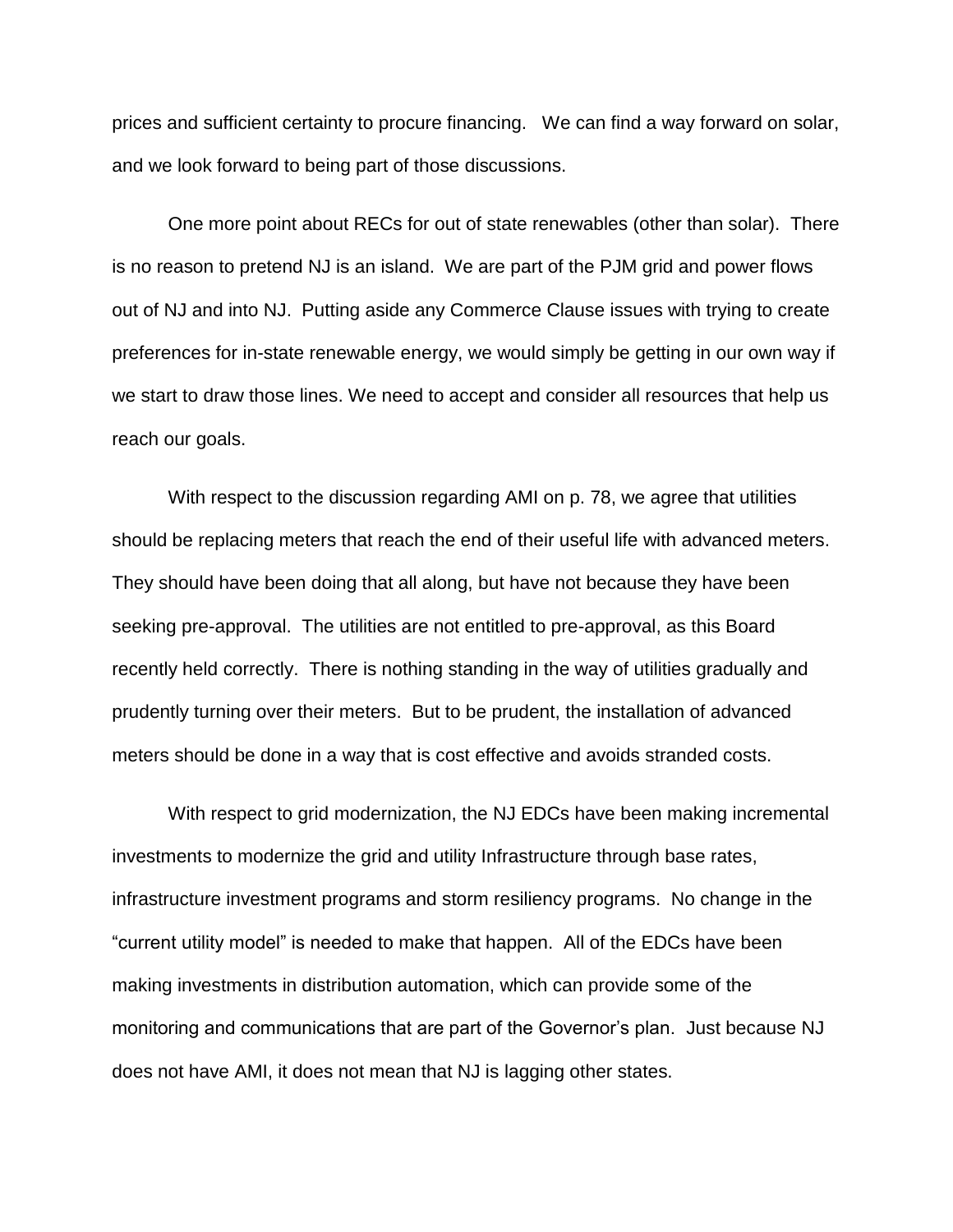With increased AMI and grid modernization, we do need to be especially vigilant regarding customer privacy and data protection. NJ has a long history of having very protective regulations and Board precedent protecting customer data and those protections should absolutely be maintained. This is one of the most important issues for customers and there is no need to create additional concerns since the protections we have are already what we need. They should be maintained.

I would like to end with two issues discussed in the EMP that we strongly agree with. First, we very much support the call on page 74 for utilities to develop integrated distribution plans (IDPs). We think this is a necessary step for efficiently and effectively locating and integrating distributed resources and prioritizing grid updates. We urge the Board to develop guidelines for what should be included in an IDP so that there is consistency among the utilities and across the state.

We also wholeheartedly support the EMP's discussion at p. 76 regarding the costs of transmission. We agree that the state should take on a greater role in overseeing the need for transmission and its costs. We support increasing BPU's role in reviewing the need for and siting of transmission, as is done in other states.

Finally, one last word on transparency. We believe it is absolutely crucial that we include all of our collective resources and knowledge to take on these ambitious goals. Stakeholder input is not just desirable, it is essential. We see no point in having a public process if the input from experts and stakeholders is not genuinely considered. We have seen many instances recently where the public is given a series of questions to consider, but the actual straw proposal or draft policy is not shared until it is adopted.